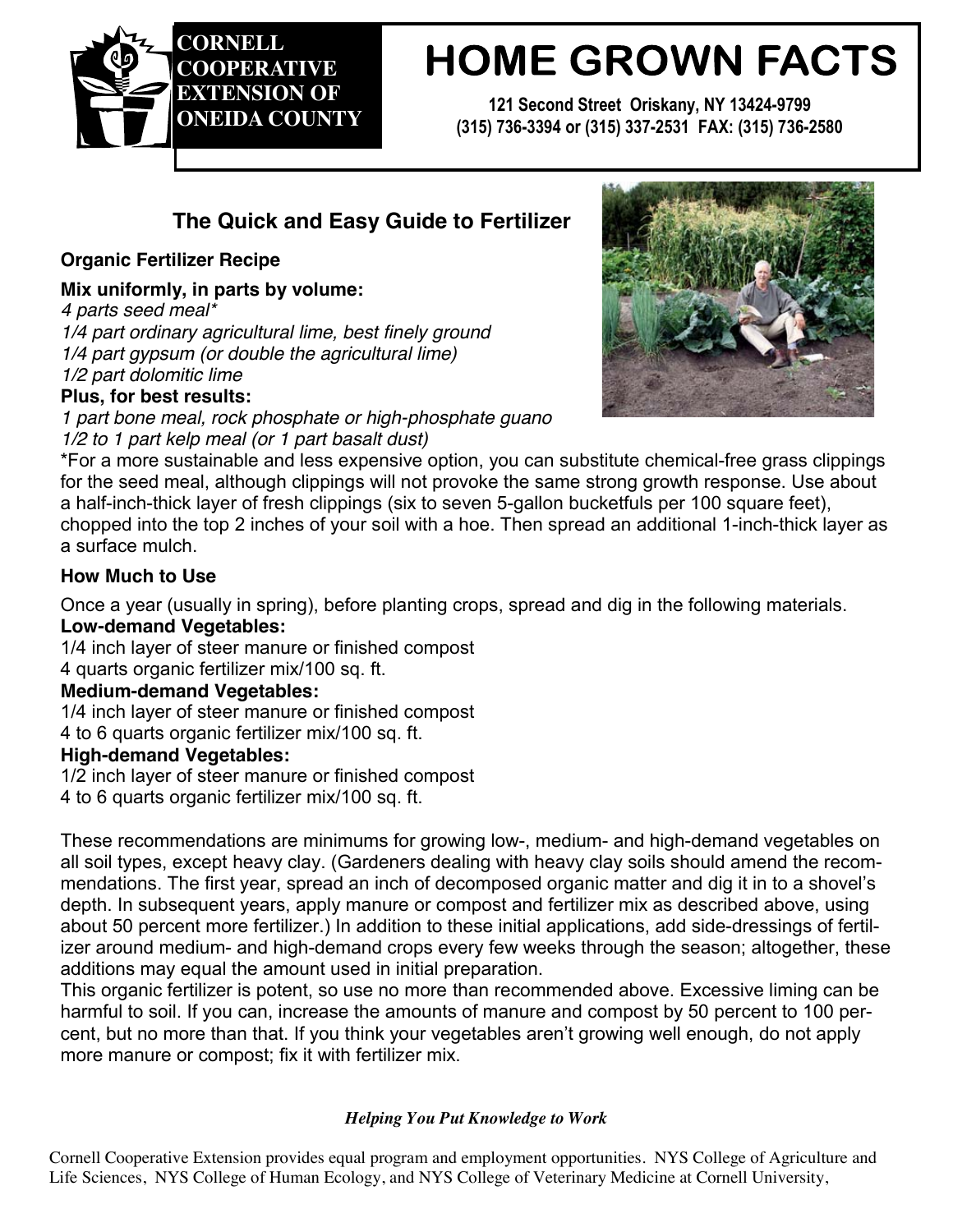Sacked steer manure is commonly heaped in front of stores in springtime at a relatively low price per bag. However, this material may contain semidecomposed sawdust and usually has little fertilizing value. However, it does feed soil microbes and improves soil structure, which helps roots breathe. And it is not raw manure; it has been at least partially composted. It is useful if not overapplied.

# **Which Crops Need the Most**

For thousands of years, home gardens received the best of the family's manures, and lots of them. Few vegetable crops can thrive in ordinary soil, because they have been coddled for millennia in highly improved conditions. However, different vegetables demand different levels of soil quality. Both lowand medium-demand vegetables will become far more productive when grown in soil that has received at least the minimum applications of fertilizer listed above. High-demand vegetables are sensitive, delicate species and usually will not thrive unless grown in light, loose and always-moist soil that provides the highest level of nutrition.

#### **Low-demand Vegetables**

Jerusalem artichoke, arugula (rocket), beans, beets, burdock, carrots, chicory, collard greens, endive, escarole, fava beans, herbs (most kinds), kale, parsnip, peas, Southern peas, rabb (rapini), salsify, scorzonera, French sorrel, Swiss chard (silverbeet), turnip greens

#### **Medium-demand Vegetables**

Artichoke, basil, cilantro, sprouting broccoli, Brussels sprouts (late), cabbage (large, late), cutting celery, sweet corn, cucumbers, eggplant, garlic, giant kohlrabi, kohlrabi (autumn), lettuce, mustard greens (autumn), okra, potato onions, topsetting onions, parsley/root parsley, peppers (small-fruited), potatoes (sweet or "Irish"), pumpkin, radish (salad and winter), rutabaga, scallions, spinach (autumn), squash, tomatoes, turnips (autumn), watermelon, zucchini

#### **High-demand Vegetables**

Asparagus, Italian broccoli, Brussels sprouts (early), Chinese cabbage, cabbage (small, early), cantaloupe/honeydew, cauliflower, celery/celeriac, Asian cucumbers, kohlrabi (spring), leeks, mustard greens (spring), bulbing onions, peppers (large-fruited), spinach (spring), turnips (spring)

#### **Basic Organic Fertilizer Ingredients**

**Seed meals** are byproducts of making vegetable oil and are mainly used as animal feed. They are made from soybeans, flaxseed, sunflowers, cotton seeds, canola and other plants. Different kinds are more readily available in different regions of the country. When chemically analyzed, most seed meals show similar nitrogen-phosphorus-potassium (NPK) content — about 6-4-2. Because seed meals are used mainly as animal feed and not as fertilizer, they are labeled by protein content rather than NPK content. The general rule is that 6 percent protein provides about 1 percent nitrogen, so buy whichever type of seed meal gives you the largest amount of nitrogen for the least cost.

If you want seed meals that are free of genetic modification and grown without sewage sludge or pesticides, choose certified organic meals. Seed meals are less expensive in 40- or 50-pound bags, which can be found at farm stores rather than garden centers. Seed meals are stable and will store for years if kept dry and protected from pests in a metal garbage can or empty oil drum with a tight lid.

**Lime** is ground, natural rock containing large amounts of calcium, and there are three types. Agricultural lime is relatively pure calcium carbonate. Gypsum is calcium sulfate. Dolomite, or dolomitic lime, contains both calcium and magnesium carbonates, usually in more or less equal amounts. If you have to choose one kind, it probably should be dolomite, but you'll get a far better result using a mixture of the three types. These substances are not expensive if bought in large sacks from agricultural suppliers. (Do not use quicklime, burnt lime, hydrated lime or other chemically active "hot" limes.)

You may have read that the acidity or pH of soil should be corrected by liming. I suggest that you forget about pH. Liming to adjust soil pH may be useful in large-scale farming, but is not of concern in an organic garden. In fact, the whole concept of soil pH is controversial. My conclusion on the subject is this: If a soil test shows your garden's pH is low and you are advised to apply lime to correct it — don't. Each year, just add amendments as shown in "How Much to Use". Over time, the pH will correct itself, more because of the added organic matter than from adding calcium and magnesium. And if your garden's pH tests as acceptable, use the full recommendations in "How Much to Use" anyway, because